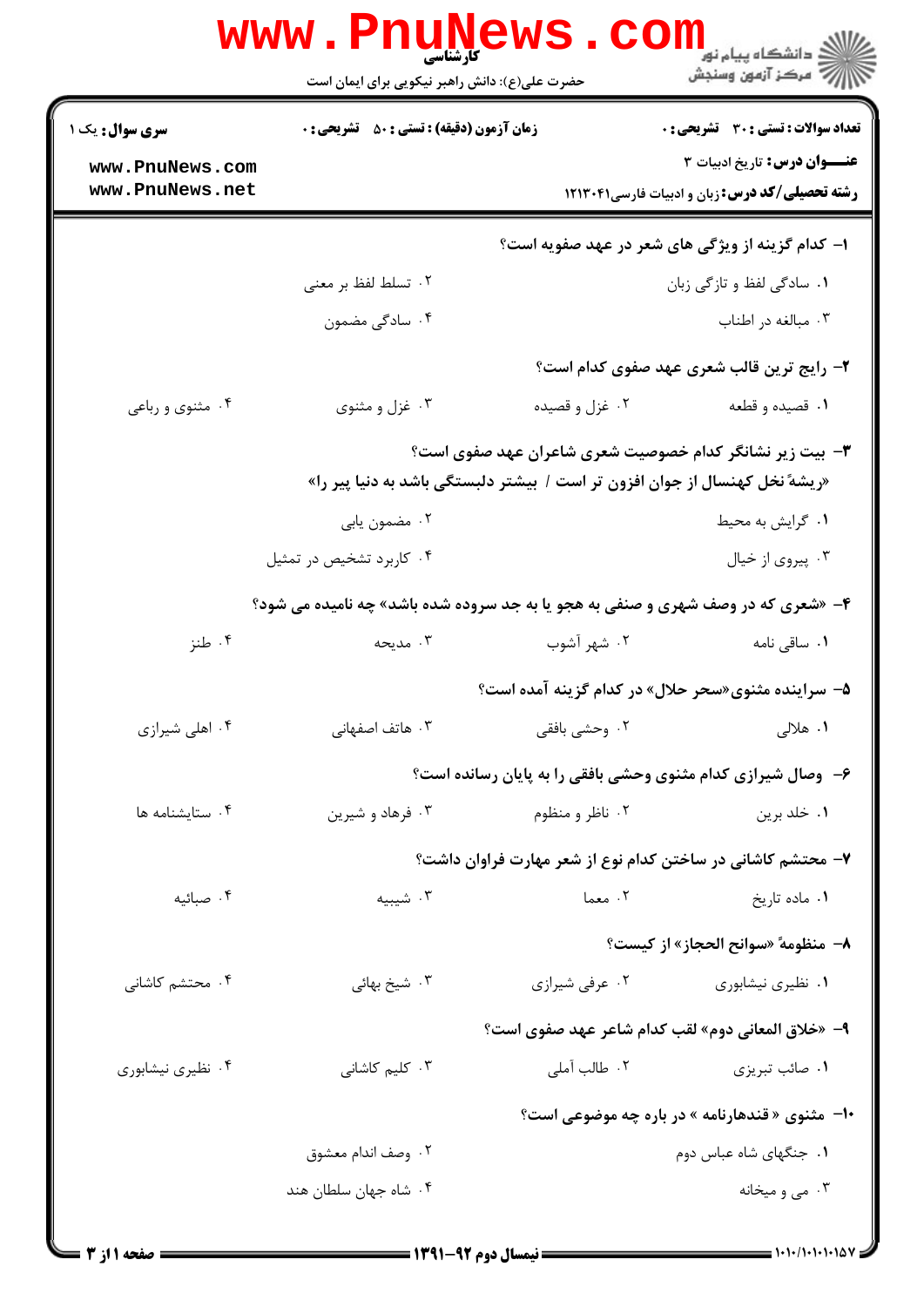|                                                                                                               | <b>www.PnuN</b><br>کا، شناسی<br>حضرت علی(ع): دانش راهبر نیکویی برای ایمان است | <b>AWS</b>                                                                                    | ڪ دانشڪاه پيا <sub>م</sub> نور<br><mark>√</mark> مرڪز آزمون وسنڊش                      |  |
|---------------------------------------------------------------------------------------------------------------|-------------------------------------------------------------------------------|-----------------------------------------------------------------------------------------------|----------------------------------------------------------------------------------------|--|
| <b>سری سوال : ۱ یک</b>                                                                                        | <b>زمان آزمون (دقیقه) : تستی : 50 ٪ تشریحی : 0</b>                            |                                                                                               | <b>تعداد سوالات : تستی : 30 ٪ تشریحی : 0</b>                                           |  |
| www.PnuNews.com<br>www.PnuNews.net                                                                            |                                                                               |                                                                                               | عنـــوان درس: تاريخ ادبيات ٣<br><b>رشته تحصیلی/کد درس: زبان و ادبیات فارسی313311 ا</b> |  |
|                                                                                                               |                                                                               |                                                                                               | 11- نهضت بازگشت ادبی در چه دوره ای رخ داد؟                                             |  |
| ۰۴ اواخر عهد زنديه                                                                                            | ۰۳ اوایل عهد قاجار                                                            | ۰۲ اواخرعهد صفويه                                                                             | ٠١. اواخر عهد قاجار                                                                    |  |
|                                                                                                               |                                                                               | ۱۲- موضوع کتاب «سنگلاخ» میرزا مهدی استر آبادی چیست؟                                           |                                                                                        |  |
|                                                                                                               | ۰۲ لغت ترکی و فارسی                                                           |                                                                                               | ۰۱ تذکره شاعران فارسی زبان                                                             |  |
|                                                                                                               | ۰۴ لغت عربي                                                                   |                                                                                               | ۰۳ تاریخ نادرشاه افشار                                                                 |  |
| «در شمار شاعرانی است که سبک عراقی ً را از نو در شعر فارسی زنده کرد و بسیاری از مضامین شعر سعدی را بار دیگر با |                                                                               |                                                                                               | <b>۱۳</b> عبارت زیر توصیف کیست؟<br>بیانی نو بازگویی کرده است.»                         |  |
| ۰۴ آذر بیگدلی                                                                                                 | ۰۳ فروغی بسطامی                                                               | ۰۲ هاتف اصفهانی                                                                               | ۰۱ کلیم کاشانی                                                                         |  |
|                                                                                                               |                                                                               |                                                                                               | ۱۴– کدام یک از شاعران زیر شاعر تک بیتهاست؟                                             |  |
| ۰۴ صائب تبريزي                                                                                                | ۰۳ وحشي بافقي                                                                 | ۰۲ محتشم کاشانی                                                                               | ۰۱ اهلی شیرازی                                                                         |  |
|                                                                                                               |                                                                               | <b>۱۵</b> – کدام یک از شخصیت های زیر شعر دورهٔ بازگشت را « عصرمدیحه های مکرر» نام گذاشته است؟ |                                                                                        |  |
| ۰۴ ملک الشعرای بهار                                                                                           | ۰۳ شفیعی کدکنی                                                                | ٠٢ ذبيح الله صفا                                                                              | ۰۱ رعدی                                                                                |  |
|                                                                                                               | ۱۶– کدام یک از شاعران زیر را نمونهٔ تمام عیار اسلوب سبک هندی دانسته اند؟      |                                                                                               |                                                                                        |  |
| ۰۴ بیدل دهلوی                                                                                                 | ۰۳ صائب تبریزی                                                                | ۰۲ سروش اصفهانی                                                                               | ۰۱ مشتاق اصفهانی                                                                       |  |
|                                                                                                               |                                                                               | <b>۱۷</b> - فتحعلی خان صبا مثنوی «گلشن صبا» را به تقلید از کدام دو کتاب زیر سروده است؟        |                                                                                        |  |
| ٠٢ بوستان سعدى- تحفه العراقين خاقاني                                                                          |                                                                               | ۰۱ شاهنامه فردوسی- حدیقه سنایی                                                                |                                                                                        |  |
| ۰۴ مخزن الاسرار نظامي- تحفه العراقين خاقاني                                                                   |                                                                               |                                                                                               | ٠٣ حديقه الحقيقه سنايي- بوستان سعدى                                                    |  |
|                                                                                                               |                                                                               |                                                                                               | 18- « مجتهدالشعرايي » لقب كدام شاعر است؟                                               |  |
| ۰۴ فروغی بسطامی                                                                                               | ۰۳ صبای کاشانی                                                                | ۰۲ مجمر اصفهانی                                                                               | ۰۱ نشاط اصفهانی                                                                        |  |
|                                                                                                               |                                                                               | ۱۹- مثنوی های«اردیبهشت نامه، ساقینامه، الهی نامه» از سروده های کدام شاعر است؟                 |                                                                                        |  |
| ۰۴ محمود خان صبا                                                                                              | ۰۳ صبای کاشانی                                                                | ۰۲ سروش اصفهانی                                                                               | <b>۱</b> .  فتح اله شيباني                                                             |  |
|                                                                                                               | <b>۲۰</b> – قاآنی کتاب« پریشان» را به تقلید از کدام شاعر تألیف کرد؟           |                                                                                               |                                                                                        |  |
| ۰۴ صائب                                                                                                       | ۰۳ سعدی                                                                       | ۲. خاقانی                                                                                     | ۰۱ نظامی                                                                               |  |
|                                                                                                               |                                                                               |                                                                                               |                                                                                        |  |